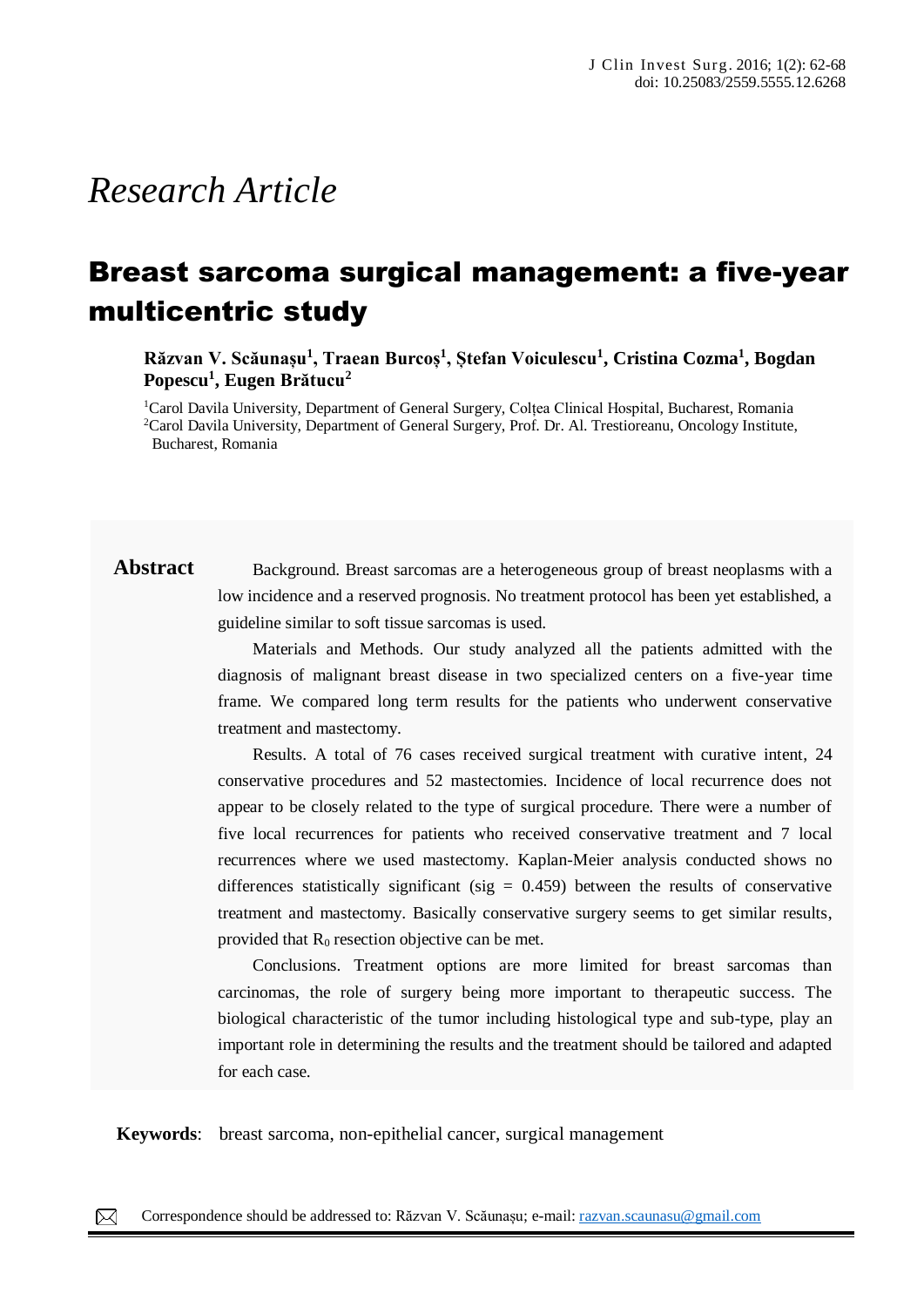### **Introduction**

Breast sarcomas are a heterogeneous group of mammary tumors developed from mesenchymal tissue. These are encountered in practice with a reduced frequency. The literature reports that breast sarcomas represent approximately 5 % of all soft tissue sarcomas and about 1% of breast neoplasia (1). Even though they show some similarities with adenocarcinomas and have a low incidence, sarcomas have an important place in neoplastic breast pathology due to the reserved prognosis.

Better outcomes can occur by recognizing the clinical and evolutionary particularities associated with the adaptation of diagnostic and treatment protocols. Unfortunately, due to the low incidence, this pathology is not well documented, literature highlighting only studies with a small number of subjects or extended over many years (which does not allow a comparative analysis). Also, there is no multicenter, randomized study that could establish a treatment protocol or consensus, so nowadays the therapeutic conduct is extrapolated from the treatment guidelines used for soft tissue sarcomas.

The clinical examination of breast sarcomas unveils a tumoral mass with increased consistency, relatively well defined, which, in early stages can be easily considered benign. Rapid growth and patient's age are the only elements of concern. In advanced stages, clinical manifestations betray the neoplastic character, producing deformities and significant asymmetry of the breasts, through chest wall infiltration and attachment, skin changes which may go up to ulceration and bleeding or developing a significant collateral circulation.

#### **Materials and Methods**

Our study analyzed all the patients admitted with the diagnosis of malignant breast disease in Oncological Institute "Prof. Dr. Alexander Trestioreanu" Bucharest and" Coltea" Clinical

Hospital during 2011 to 2015 (5 years). This analysis was possible with the permission and written consent of the two institutions; I thank them here.

The study has a retrospective character; the timeframe of five years being chosen to comprise a large enough group of patients for obtaining statistically significant results.

For creating the groups of patients were queried databases used for reporting in the DRG system (Diagnosis Related Groups). The classification system is, as its name implies, a classification scheme of the patients based on the diagnosis. This system is similar to the international disease classification system (International Classification of Diseases - ICD), in which the diagnoses are classified into classes and subclasses (2).

Repeated hospitalizations were queried with diagnoses and procedures performed on these occasions. These tools are extremely useful for tracking and monitoring patients, with a given limitation, that they must be admitted in the same medical institution.

Exclusion criteria: cases whose data break technical specifications of the minimum data patient set and cases where we could not register the result of the histopathological examination.

For this study, we classified sarcomas following histological criteria, according to WHO recommendations (3) and to the European Society of Medical Oncology (ESMO) (4). Thus, cases of malignant Phyllodes tumor were excluded and analyzed separately.

Breast surgery procedures codes where divided into two classes. Conservative surgery includes procedures like sectorectomy, quadranectomy or atypical oncoplastic resections which partially preserve the breast. Also, mastectomies contain variations that preserve the skin or the nipple-areolar complex (skin sparing, nipple sparing), but with total excision of the mammary gland.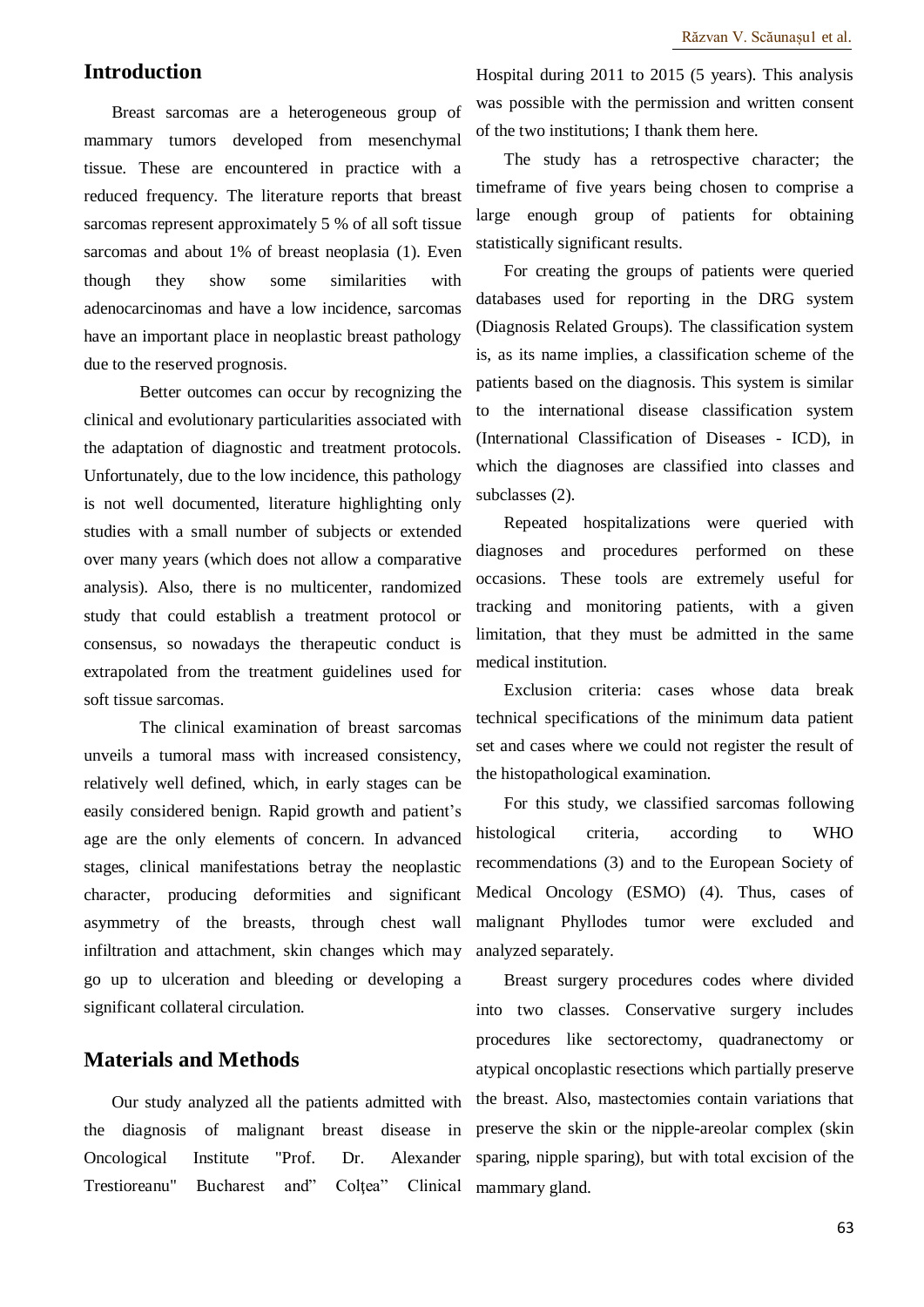#### **Results**

Analysis of the histopathological results identified a number of 102 cases classified as primary and secondary breast sarcomas.

A total of 88 cases received surgical treatment, 24 conservative procedures and 64 mastectomies. A number of 12 surgeries were performed for advanced stages with palliative intent, due to local complications (bleeding ulcers, infection, and necrosis).

With exception of an immediate reintervention for hemostasis, postoperative complications were rare, had a favorable outcome with conservative treatment. There was no intra-operative or in-hospital mortality for this group. There were no cases of arm lymphedema after surgery.

It should be noted that these results are obtained from centers with a large number of patients and with a rich experience in the treatment of breast tumor pathology, surgical procedures performed being considered routine.

#### *Follow-up and studying late complications*

Accurate data considering follow-up and patient's evolution is extremely difficult to collect in Romania, in the absence of institutionally sustained programs and empowered follow-up protocols to facilitate data recording, increase the compliance and facilitate communication with patients.

Among the data that has been collected, we considered local recurrence as the most reliable and important element. Local recurrence is mentioned upon repeated hospitalizations in the study time-frame (5 years). There were excluded 12 cases for which the initial surgery had a palliative intent. If the histopathological result of the initial tumor was not sarcoma, the cases were not considered relapses.

Reporting the number of patients with local recurrence (12) to the number of patients who benefited from surgery with curative intent (76 interventions) we obtain a rate of 15.78%. The literature records a more severe prognosis of breast sarcomas, compared to carcinomas, the rates of local is unfavorable, but also one where the patient opts for

recurrence mentioned in similar studies sometimes reaching 34% (5–8). It is difficult to say whether the good results we obtained are due to aggressive surgical attitude (manifested by a comparatively higher number of performed mastectomies), time limited interval of the study (local recurrence can occur later) or loss of cases from study (cases that were admitted in other medical institutions).

Incidence of local recurrence does not appear to be closely related to the type of surgical procedure. There were a number of five local recurrences for patients who received conservative treatment and 7 local recurrences where we used mastectomy. Kaplan-Meier analysis conducted shows no statistically significant differences (Sig  $= 0.459$ ) between the results of conservative treatment and mastectomy (Figure 1). Basically conservative surgery seems to get similar results, provided that R0 resection objective can be met.

#### **Discussions**

Surgery is the standard treatment of all breast malignancies in the early stages. Considering breast sarcomas, due to modest results of neoadjuvant therapy, the role of surgery is even more important for therapeutic success. Surgical procedures have constantly evolved along history and today there are numerous surgical techniques used for breast neoplastic pathology, but all techniques pursue the same goal: total excision of tumoral tissue, with a safety margin of at least 1 cm of healthy tissue. It is considered the most important predictive factor of the therapy outcome for sarcomas (1).

Conservative treatment is a viable and desired alternative to mastectomy only if similar oncologic results can be obtained and the remaining tissue allows for a good aesthetic result. It is not always applicable, even in the early stages depending on the patient's conformation and consent. In practice, there is often a situation where tumor volume/glandular volume report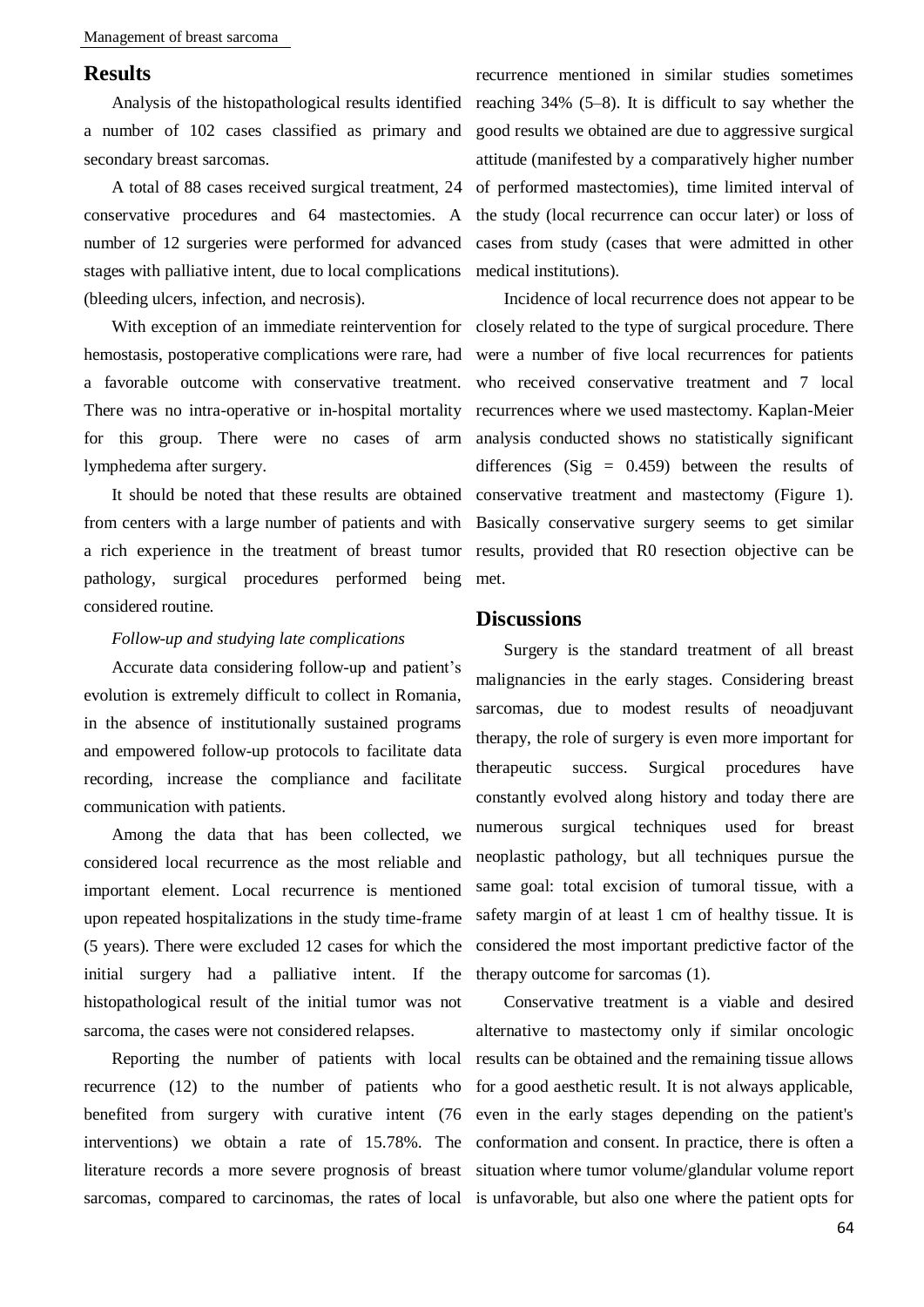mastectomy, and even more, for a bilateral mastectomy unjustified by the situation. Regarding sarcomas, there is no benefit of a contralateral prophylactic mastectomy.

The surgical technique followed the indications and contra-indications for each procedure.

Absolute contra-indications for conservative breast surgery (9, 10):

- persistent positive margins after conservative surgery
- multi-focal involvement (quite exceptional in sarcomas)
- history of prior radiation in the treatment area
- inability to undergo radiation therapy for invasive disease
- first or second trimester of pregnancy Relative contra-indications of the procedure include (11, 12):
- low glandular volume
- large tumor
- node metastasis
- collagen or vascular disease

Patients and surgeons alike want to obtain a good aesthetic result. Oncologic considerations require, besides excision of the entire tumor mass, obtaining  $R_0$ safety margins with no microscopically detectable invasion. This excision depends on many factors such as tumor size compared to available glandular volume, tumor location and distance to adjacent anatomical structures, often making it impossible to avoid mastectomy. Histopathological sub-type also can require larger than standard safety margins, as is the case for angiosarcoma, where 1 cm may be insufficient. Where after repeated attempts a safety margin cannot be obtained, mastectomy is advised. All these arguments have led to an increased number of mastectomies in our group.

realized in multi-disciplinary teams, which should not exclude the radiologist, surgeon, pathologist, Clinical Hospital) that achieve this objective.

| Case Frocessing Summary |                |             |                 |                |  |  |  |  |
|-------------------------|----------------|-------------|-----------------|----------------|--|--|--|--|
|                         |                |             | <b>Censored</b> |                |  |  |  |  |
| Mas tectomie            | <b>Total N</b> | N of Events |                 | <b>Percent</b> |  |  |  |  |
| Nu                      | 24             | a           | 19              | 79.2%          |  |  |  |  |
| Da                      | 52             |             | 45              | 86.5%          |  |  |  |  |
| Dverall                 | 76             |             | 64              | 84 2%          |  |  |  |  |

Means and Medians for Survival Time

|              | Mean <sup>a</sup> |            |                         |                    |  |
|--------------|-------------------|------------|-------------------------|--------------------|--|
|              |                   |            | 95% Confidence Interval |                    |  |
| Mas tectomie | <b>Estimate</b>   | Std. Error | Low er Bound            | <b>Upper Bound</b> |  |
| Nu           | 22,248            | 1,896      | 18,531                  | 25,964             |  |
| Dа           | 17,073            | .675       | 15,751                  | 18,395             |  |
| Overall      | 23,376            | 958        | 21,497                  | 25.254             |  |

8. Estimation is limited to the largest survival time if it is censored.

| <b>Overall Comparisons</b>                                             |            |    |     |  |  |  |
|------------------------------------------------------------------------|------------|----|-----|--|--|--|
|                                                                        | Chi-Square | C1 |     |  |  |  |
| Log Rank (Mantel-Cox)                                                  |            |    | -69 |  |  |  |
| Test of equality of survival distributions for the different levels of |            |    |     |  |  |  |

Mastectomie



**Figure 1**. Kaplan-Meier analysis of mastectomy and conservative surgical procedures for local recurrence

Breast cancer treatment is multi-modal and 14). The cases from this study were taken from two oncologist, radiotherapist, and plastic surgeon or psychologist. The qualifications, expertise and cooperation of these members realize exceptional results that can be obtained in the treatment of breast neoplasm. To facilitate this communication and cooperation between specialists, a regularly meeting of the oncology committees can be useful to discuss the difficult cases. International guidelines recommend in addition creating centers of breast treatment able to focus a minimum of 150 cases treated per year (13, centers (Oncological Institute Bucharest and Colțea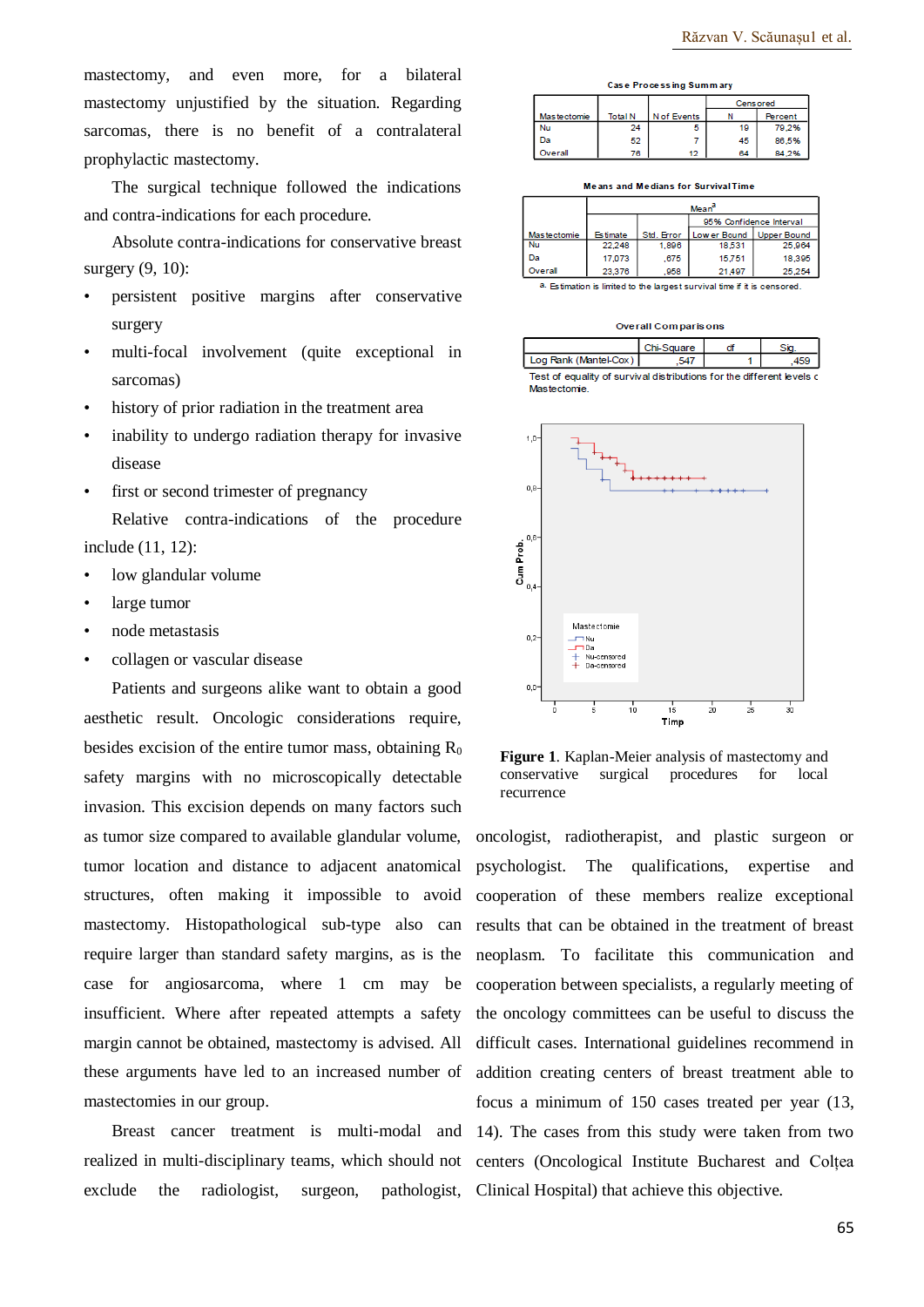The most commonly used therapeutic method in our study was surgical treatment. The therapeutic algorithm of sarcomas in general and in particular of those localized in breast, surgery is considered the "first violin" in the orchestra of therapeutic means. The purpose of the various types of surgical treatments is to obtain a full excision of the tumor tissue with microscopically tumor free margins  $(R_0)$ . This is considered the most important predictive factor in sarcoma therapy (1).

The main causes that restrain performing surgical treatment relate to the advanced stage of the disease, patients condition or sometimes their refusal.

There are no established protocols of radiotherapy for breast sarcomas. The indication of adjuvant radiotherapy is taken from the protocols for soft tissue sarcomas, where favorable results were obtained using a radiation dose of 50 Gy to the breast and at least 60 Gy to the tumor bed area. Using this protocol, McGowan and collaborators have achieved a decrease in relapse rates from 34% to 13% and an improvement in 5 years survival from 50% to 91% (15-17).

Chemotherapy has modest results and is a method reserved for local advanced stages. Whenever possible, the surgical treatment of lung or liver metastasis is preferred, and subsequently associated with polichemotheraphy. This therapy, use as first-line treatment anthracycline with or without doxorubicin or ifosfamide (11). There are no randomized studies that certify the supremacy of certain combinations.

Unfortunately, treatment options are more limited for sarcomas comparing with carcinoma: hormone therapy is unnecessary and biological therapy is in the experimental stage. Initiated studies scan the results of such agents, like Sunitinib and Crizotinib, but their indication is still unclear (18-21). For angiosarcomas favorable results could be obtained from antiangiogenic or anti-endothelial growth factor treatments (sorafenib, bevacizumab), but currently, these are in trial phase and are not included in our treatment guidelines.

#### **Conclusions**

The biological characteristics and evolution patterns of the primary tumor play an important role in determining the results. Even before the emergence of molecular profiling techniques, pathologists recognized that breast cancer was heterogeneous through morphological observations.

Each pathological type shows a unique clinical profile in terms of presentation, prognosis or available treatment options. The individualized surgical attitude should improve the morbidity, along with psychological and aesthetic benefits. We consider that the therapeutic management of breast tumors should be customized depending on the disease and the patient.

The patient is the most important decision factor. The management plan depends on his tolerance of the proposed treatment, genetic vulnerability, consent or preference.

The disease affects the therapeutic decision by a number of factors such as tumor size and location, the existence of multiple multi-centric or multi-focal lesions, local invasion or regional and distant metastasis.

Another element that is not yet fully elucidated, but which we consider of great importance is the biology of the tumor. Histopathological types of the tumor, the presence or absence of expression of certain receptors or genes create the tumor profile and the treatment should be created and adapted for each case. Undoubtedly, technological advances will facilitate the growth of knowledge derived from bio-molecular and genetic study of this pathology will enable detailed characterization of tumors and will discover new treatment options.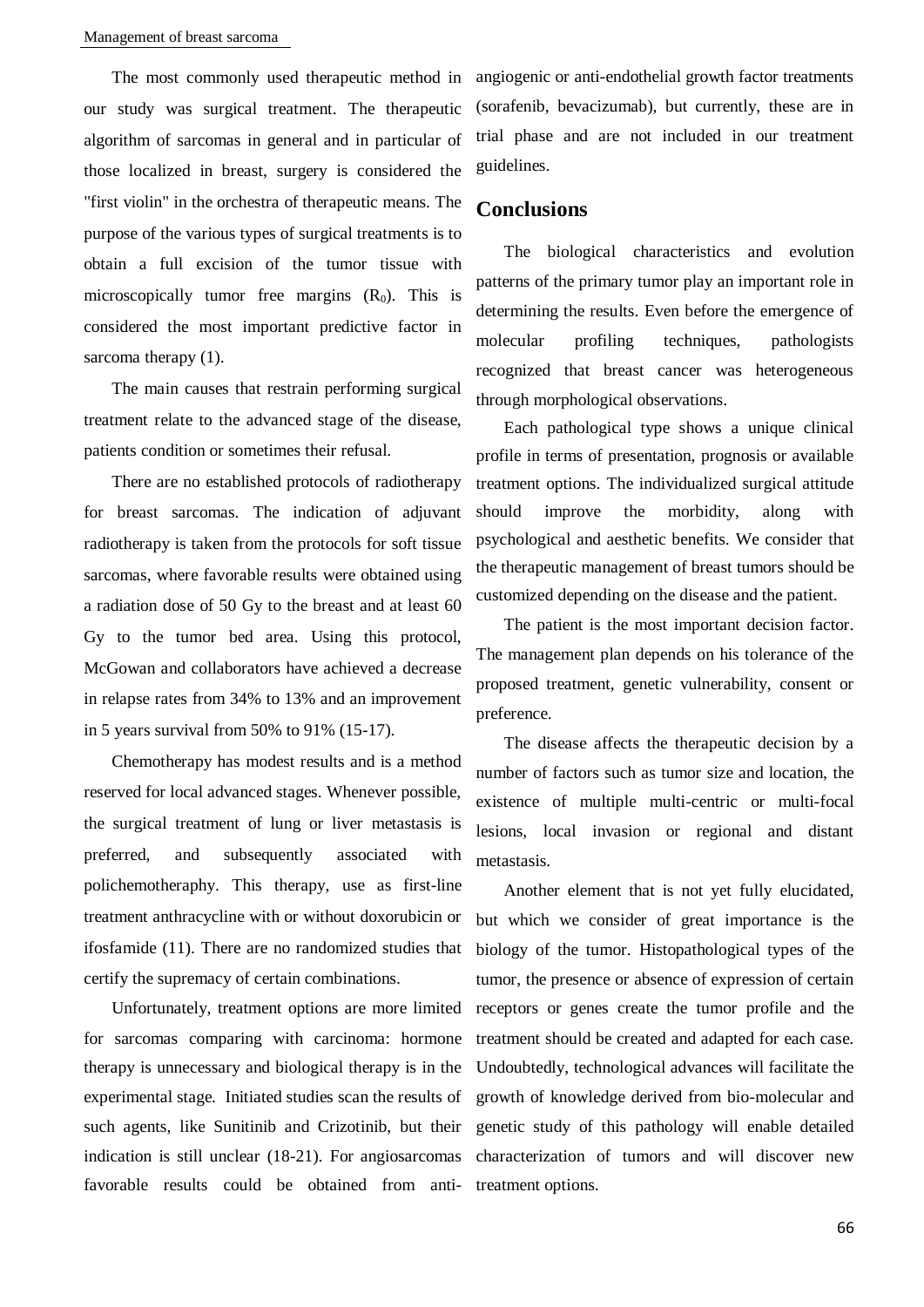## **References**

- 1. Yin M, Mackley HB, Drabick JJ, Harvey HA. Primary female breast sarcoma: clinicopathological features, treatment and prognosis. *Sci Rep*. 2016; 6: 31497. PMID: 27510467 <https://doi.org/10.1038/srep31497>
- 2. Ramalho I, Campos S, Rebelo T, Figueiredo Dias M. A Scary Onset of a Rare and Aggressive Type of Primary Breast Sarcoma: A Case Report. *Case Rep Oncol*. 2016; 9(3): 796-801. PMID: 28101028 <https://doi.org/10.1159/000452946>
- 3. Castro-González E, Bastida J, Rivero-Vera JC, Camacho-Galán R, Limeres-González MA, Jiménez-Bravo de Laguna S, Valerón-Almazán P. Fletcher Cutaneous and breast Langerhans cell sarcoma. *J Eur Acad Dermatol Venereol*. 2016; 30(10): e33-e34. PMID: 26332733 <https://doi.org/10.1111/jdv.13282>
- 4. Lázár G, Bursics A, Farsang Z, Harsányi L, Kósa 12. McGowan TS, Cummings BJ, O'Sullivan B, C, Maráz R, Mátrai Z, Paszt A, Pavlovics G, Tamás R. Modern surgical treatment of breast cancer. 3rd Breast Cancer Consensus Conference. *Magy Seb*. 2016; 69(3): 117-32. <https://doi.org/10.1556/1046.69.2016.3.5>
- 5. Pencavel TD, Hayes A. Breast sarcoma a review of diagnosis and management. *Int J Surg*. 2009; 7(1): 20–3. PMID: 19114317 <https://doi.org/10.1016/j.ijsu.2008.12.005>
- 6. Adem C, Reynolds C, Ingle JN, Nascimento AG. Primary breast sarcoma: clinicopathologic series from the Mayo Clinic and review of the literature. *Br J Cancer* 2004: 91(2): 237-41. PMID: 15187996 <https://doi.org/10.1038/sj.bjc.6601920>
- 7. Kondi-Pafiti A, Dellaportas D, Myoteri D, Tsagkas A, Ntakomyti E, Kairi-Vasilatou E. Rare non-epithelial primary breast neoplasms: a tenyear experience at a Greek University Hospital. *J BUON*. 2013; 18(1): 70–6. PMID: 23613391
- 8. O'Donnell ME, McCavert M, Carson J, Mullan FJ, Whiteside MW, Garstin WI. Non-epithelial malignancies and metastatic tumours of the breast. *Ulster Med J*. 2009; 78(2): 105. PMID: 19568446
- 9. Hsu C, McCloskey SA, Peddi PF. Management of Breast Sarcoma. *Surg Clin North Am*. 2016; 96(5): 1047-58. PMID: 27542642

<https://doi.org/10.1016/j.suc.2016.05.004>

- 10. Vallonthaiel AG, Kaushal S, Gogia A, Mathur SR. Bilateral Myeloid Sarcoma of Breast in a Young Male Occurring after 11 Years of Chronic Myeloid Leukemia Diagnosis: A Unique Pattern of Relapse. *Breast J*. 2016; 22(6): 692-693. PMID: 27488267 <https://doi.org/10.1111/tbj.12655>
- 11. Johnson ED, Gulbahce E, McNally J, Buys SS. Malignant Phyllodes Tumor Presenting in Bone, Brain, Lungs, and Lymph Nodes. *Case Rep Oncol*. 2016; 9(3): 861-868. PMID: 28203179 <https://doi.org/10.1159/000453660>
- Catton CN, Miller N, Panzarella T. An analysis of 78 breast sarcoma patients without distant metastases at presentation*. Int J Radiat Oncol Biol Phys*. 2000; 46(2): 383–90. PMID: 10661345 [https://doi.org/10.1016/S0360-3016\(99\)00444-7](https://doi.org/10.1016/S0360-3016(99)00444-7)
- 13. Sciubba DM, Goodwin CR, Yurter A, Ju D, Gokaslan ZL, Fisher C, Rhines LD, Fehlings MG, Fourney DR, Mendel E, Laufer I, Bettegowda C, Patel SR, Rampersaud YR, Sahgal A, Reynolds J, Chou D, Weber MH, Clarke MJ. A Systematic Review of Clinical Outcomes and Prognostic Factors for Patients Undergoing Surgery for Spinal Metastases Secondary to Breast Cancer. *Global Spine J*. 2016; 6(5): 482-96. PMID: 27433433 <https://doi.org/10.1055/s-0035-1564807>
- 14. Stacchiotti S, Palassini E, Sanfilippo R Vincenzi B, Arena MG, Bochicchio AM, De Rosa P, Nuzzo A, Turano S, Morosi C, Dei Tos AP, Pilotti S, Casali PG. Gemcitabine in advanced angiosarcoma: a retrospective case series analysis